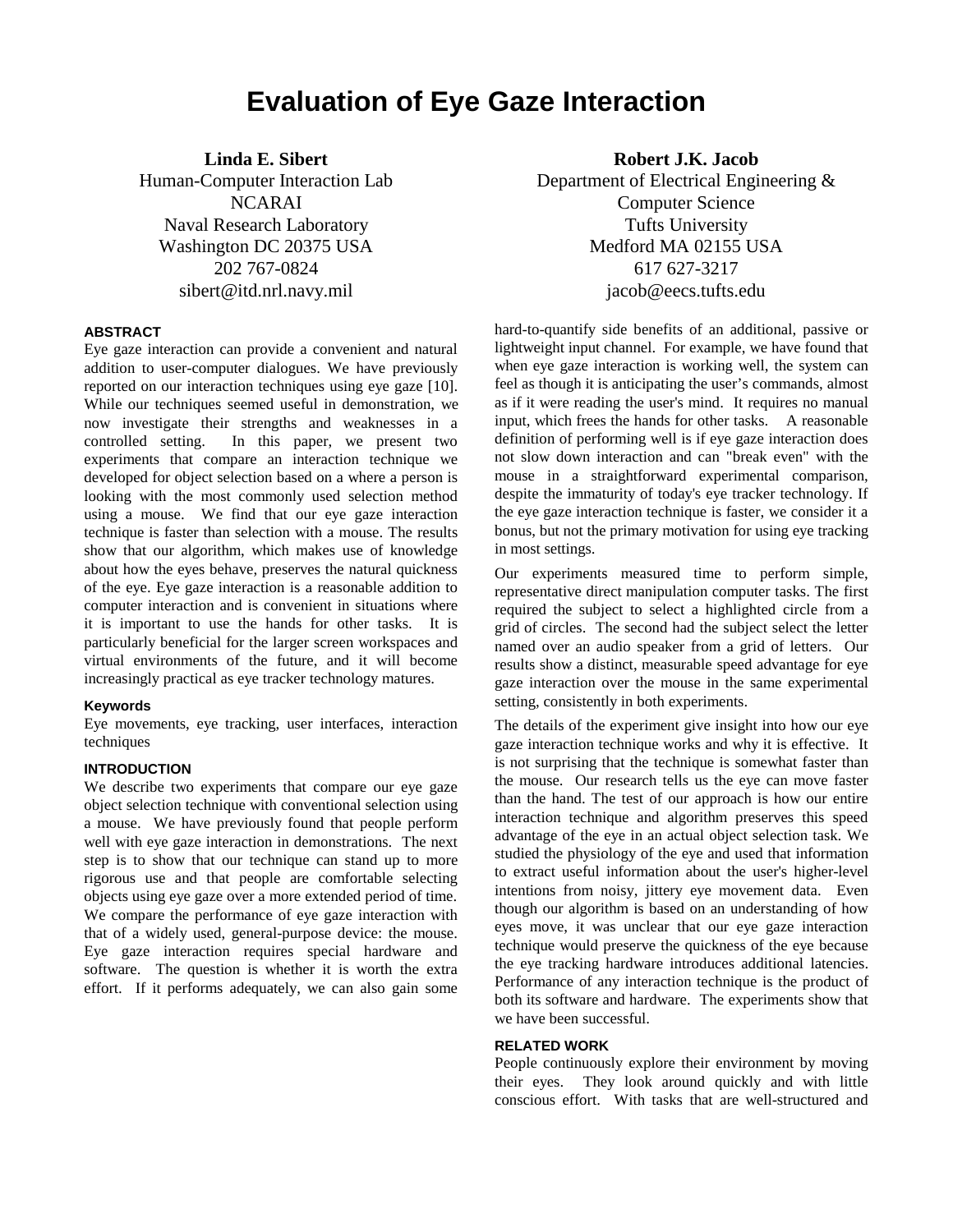speeded, research has shown that people look at what they are working on [17]; the eyes do not wander randomly. Both normal and abnormal eye movements have been recorded and studied to understand processes like reading [16] and diagnosing medical conditions (for example, a link between vestibular dysfunction and schizophrenia shows up in smooth pursuit). People naturally gaze at the world in conjunction with other activities such as manipulating objects; eye movements require little conscious effort; and eye gaze contains information about the current task and the well-being of the individual. These facts suggest eye gaze is a good candidate computer input method.

A number of researchers have recognized the utility of using eye gaze for interacting with a graphical interface. Some have also made use of a person's natural ways of looking at the world as we do. In particular, Bolt suggests that the computer should capture and understand a person's natural modes of expression [5]. His *World of Windows* presents a wall of windows selectable by eye gaze [4, 6]. The object is to create a comfortable way for decisionmakers to deal with large quantities of information. A screen containing many windows covers one wall of an office. The observer sits comfortably in a chair and examines the display. The system organizes the display by using eye gaze as an indication of the user's attention. Windows that receive little attention disappear; those that receive more grow in size and loudness. Gaze as an indication of attention is also used in the self-disclosing system that tells the story of *The Little Prince* [23]. A picture of a revolving world containing several features such as staircases is shown while the story is told. The order of the narration is determined by which features of the image capture the listener's attention as indicated by where he or she looks.

Eye gaze combined with other modes can help disambiguate user input and enrich output. Questions of how to combine eye data with other input and output are important issues and require appropriate software strategies [24]. Combining eye with speech using the OASIS system allows an operator's verbal commands to be directed to the appropriate receiver, simplifying complex system control [8]. Ware and Mikaelian [25] conducted two studies, one that investgated three types of selection methods, the other that looked at target size. Their results showed that eye selection can be fast provided the target size is not too small. Zhai, Morimoto, and Ihde [27] have recently developed an innovative approach that combines eye movements with manual pointing.

In general, systems that use eye gaze are attractive because people naturally look at the object of interest. They are used to performing other tasks while looking, so combining eye gaze interaction with other input techniques requires little additional effort.

# **DEMONSTRATION SYSTEM AND SOFTWARE ARCHITECTURE**

Incorporating eye gaze into an interactive computer system requires technology to measure eye position, a finely tuned computer architecture that recognizes meaningful eye gazes in real time, and appropriate interaction techniques that are convenient to use. In previous research, we developed a basic testbed system configured with a commercial eye tracker to investigate interfaces operated by eye gaze [9, 10, 11, 12, 13, 14]. We designed a number of interaction techniques and tested them through informal trial and error evaluation. We learned that people prefer techniques that use natural not deliberate eye movements. Observers found our demonstration eye gaze interface fast, easy, and intuitive. In fact, when our system is working well, people even suggest that it is responding to their intentions rather than to their explicit commands. In the current work, we extended our testbed and evaluated our eye gaze selection technique through a formal experiment.

Previous work in our lab has demonstrated the usefulness of using natural eye movements for computer input. We have developed interaction techniques for object selection, data base retrieval, moving an object, eye-controlled scrolling, menu selection, and listener window selection. We use context to determine which gazes are meaningful within a task. We have built the demonstration system on top of our real-time architecture that processes eye events. The interface consists of a geographic display showing the location of several ships and a text area to the left (see Figure 1) for performing four basic tasks: selecting a ship, reading information about it, adding overlays, and repositioning objects.

The software structure underlying our demonstration system and adapted for the experiments is a real-time architecture that incorporates knowledge about how the eyes move. The algorithm processes a stream of eye position data (a datum every 1/60 of a sec.) and recognizes meaningful events. There are many categories of eye movements that can be tapped. We use events related to a saccadic eye movement and fixations, the general mechanism used to search and explore the visual scene. Other types of eye movements are more specialized and might prove useful for other applications, but we have not made use of them here. For example, smooth pursuit motion partially stabilizes a slow moving target or background on the fovea and optokinetic nystagmus (i.e., train nystagmus) has a characteristic sawtooth pattern of eye motion in response to a moving visual field containing repeated patterns [26]. These movements would not be expected to occur with a static display.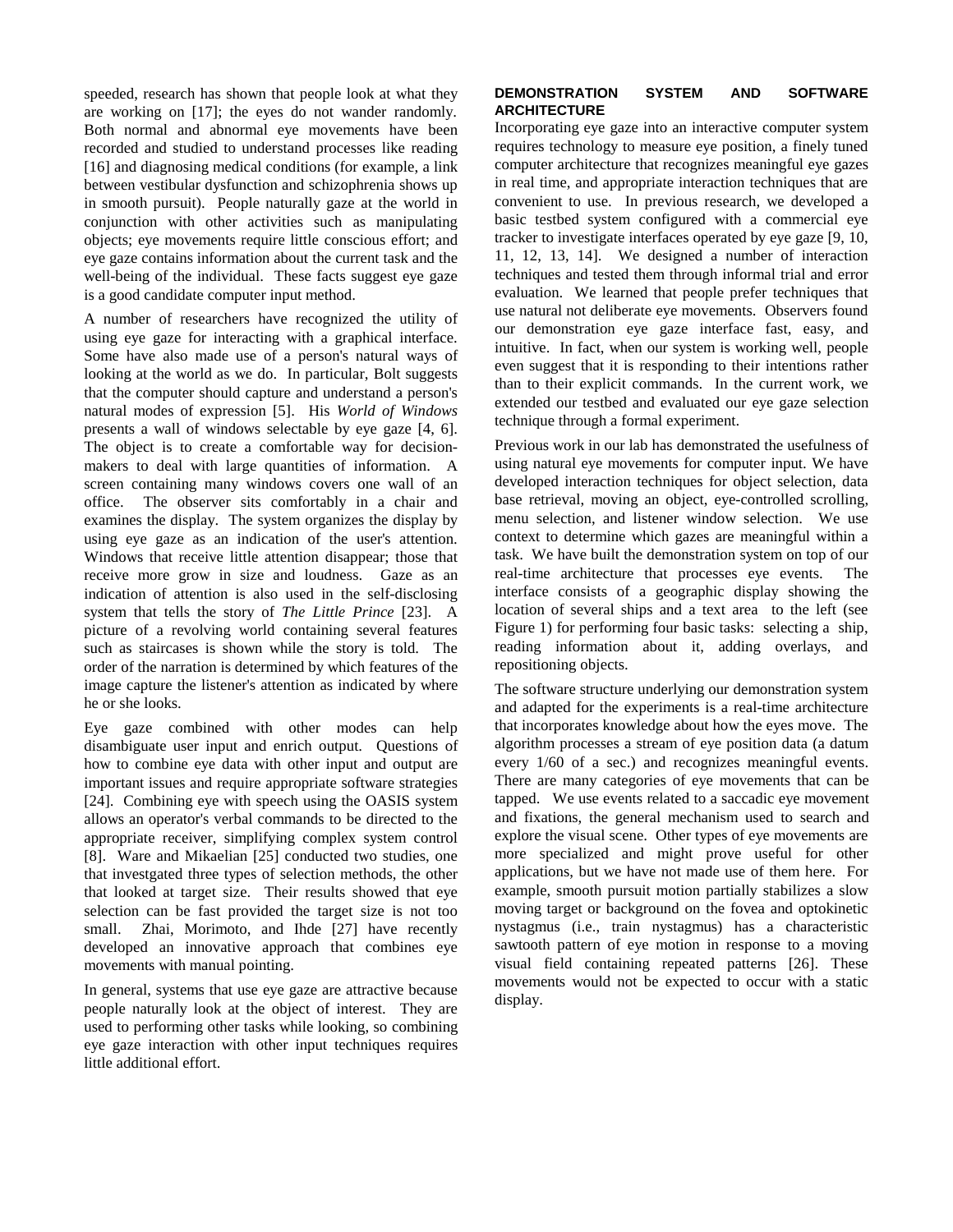

**Figure 1.** Display from eye tracker demonstration system. Whenever a user looks at a ship in the right window, the ship (highlighted) is selected and information about it is displayed in the left window.

The eyes are rarely still because, in order to see clearly, we must position the image of an object of interest on our fovea, the high-acuity region of the retina that covers approximately one degree of visual arc (an area slightly less than the width of the thumb held at the end of the extended arm). For normal viewing, eyes dart from one fixation to another in a saccade. Saccades are the rapid ballistic movements of the eye from one point of interest to another, whose trajectory cannot be altered once begun. During a saccadic eye movement, vision is suppressed. Saccades take between 30 and 120 msec. and cover a range between 1 to 40 degrees of visual angle (average 15 to 20 degrees). The latency period of the eye before it moves to the next object of interest is at least 100 to 200 msec., and after a saccade, the eyes will fixate (view) an object between 200 to 600 msec. Even when a person thinks they are looking steadily at an object, the eyes make small, jittery motions, generally less than one degree in size. One type is high frequency tremor. Another is drift or the slow random motion of the eye away from a fixation that is corrected with a microsaccade. Microsaccades may improve visibility since an image that is stationary on the retina soon fades [3]. Likewise, it is difficult to maintain eye position without a visual stimulus or to direct a fixation at a position in empty space.

At the lowest level, our algorithm tries to identify fixation events in the data stream and records the start and approximate location in the event queue. Our algorithm is based on that used for analyzing previously recorded files of raw eye movement data [7, 18] and on the known properties of fixations and saccades. A new requirement is that the algorithm must keep up with events in real time. The fixation recognition algorithm declares the start of a fixation after the eye position remains within approximately 0.5 degrees for 100 msec. (the spatial and temporal

thresholds are set to take into account jitter and stationarity of the eye). Further eye positions within approximately one degree are assumed to represent continuations of the same fixation. To terminate a fixation requires 50 msec. of data lying outside one degree of the current fixation. Blinks and artifacts of up to 200 msec. may occur during a fixation without terminating it. The application does not need to respond during a blink because the user cannot see visual changes because vision is suppressed.

Tokens for eye events - for start, continuation (every 50 msec. in case the dialogue is waiting to respond to a fixation of a certain duration), end of a fixation, raw eye position (not used currently), failure to locate eye position for 200 msec., resumption of tracking after failure, and entering monitored regions (a strategy typically used for mouse interaction) - are multiplexed into the same event queue stream as those generated by other input devices. These tokens carry information about the screen object being fixated. Eye position is associated with currently displayed objects and their screen extents using a nearest neighbor approach. The algorithm will select the object that is reasonably close to the fixation and reasonably far from all other objects. It does not choose when the position is halfway between two objects. This technique not only improves performance of the eye tracker (which has difficulty tracking at the edges of the screen, see discussion of the range of the eye tracker in the *Apparatus* section) but also mirrors the accuracy of the fovea. A fixation does not tell us precisely where the user is looking because the fovea (the sharp area of focus) covers approximately one degree of visual arc. The image of an object falling on any part of the fovea can be seen clearly. Choosing the nearest neighbor to a fixation recognizes that the resolution of eye gaze is approximately one degree.

The interaction is handled by a User Interface Management System that consists of an executive and a collection of simple individual dialogues with retained state, which behave like coroutines. Each object displayed on the screen is implemented as an interaction object and has a helper interaction object associated with it that translates fixations into the higher unit of gazes. This approach is more than an efficiency. It reflects that the eye does not remain still but changes the point of fixation around the area of interest. (Further details on the software are found in [13].)

#### **STUDY OF EYE GAZE VERSUS MOUSE SELECTION**

In developing our demonstration system, we have been struck by how fast and effortless selecting with the eye can be. We developed the interaction techniques and software system after much studying, tinkering, and informal testing. The next step was to study the eye gaze technique under more rigorous conditions. For eye gaze interaction to be useful, it must hold up under more demanding use than a demonstration and operate with reasonable responsiveness. We conducted two experiments that compared the time to select with our eye gaze selection technique and with a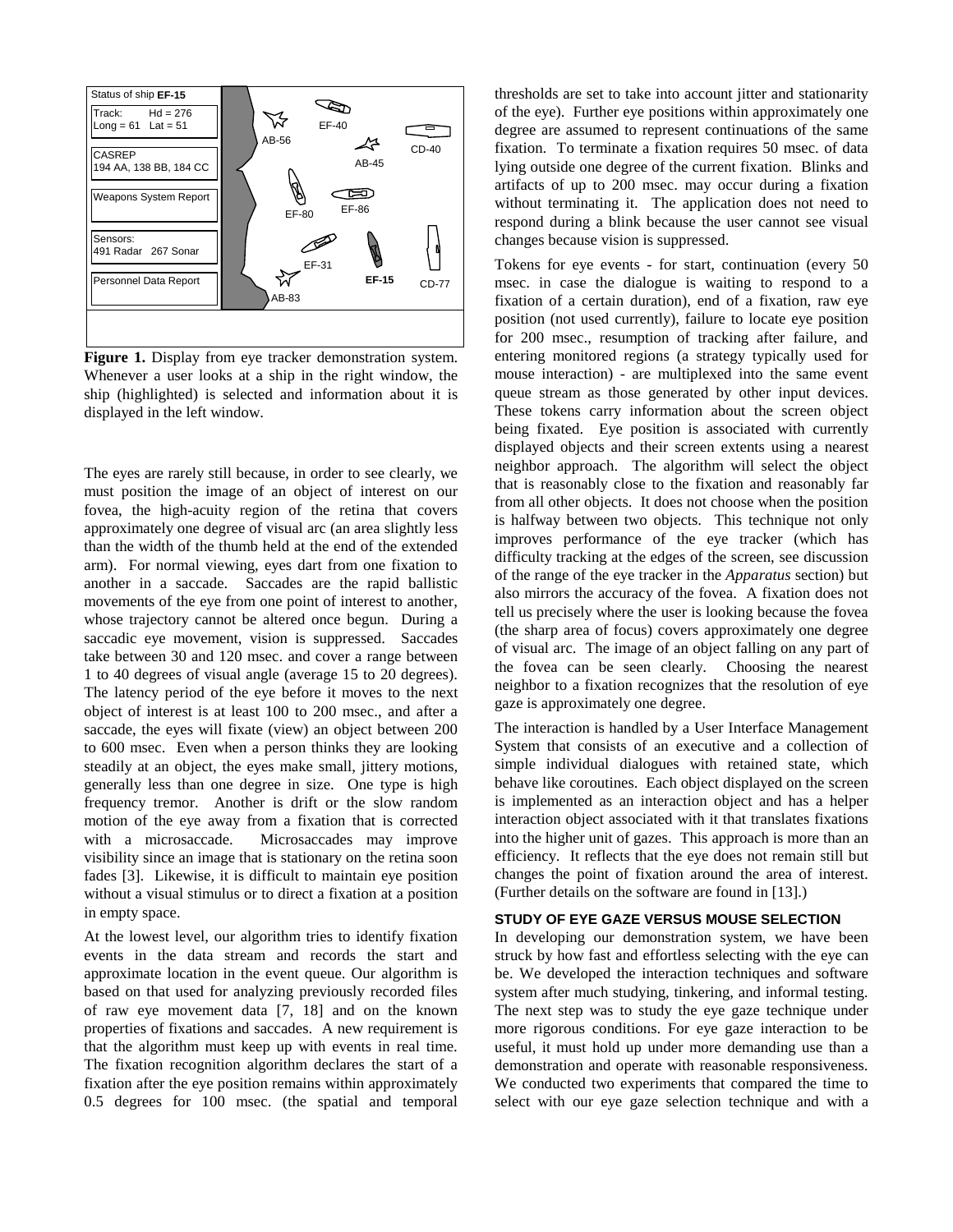mouse. Our research hypothesis states that selecting with eye gaze selection is faster than selecting with a mouse.

Our hypothesis hardly seems surprising. After all, we designed our algorithm from a understanding of how eyes move. Physiological evidence suggests that saccades should be faster than arm movements. Saccades are ballistic in nature and have nearly linear biomechanical characteristics [1, 2, 20]. The mass of the eye is primarily from fluids and the eyeball can be moved easily in any direction, in general. In contrast, arm and hand movements require moving the combined mass of joints, muscles, tendons, and bones. Movement is restricted by the structure of the arm. A limb is maneuvered by a series of controlled movements carried out under visually guided feedback [21]. Furthermore, we must move our eyes to the target before we move the mouse.

However, we were not comparing the behavior of the eye with that of the arm in these experiments. We were comparing two complete interaction techniques with their associated hardware, algorithms, and time delays. For our research hypothesis to be true, our algorithm, built from an understanding of eye movements, plus the eye tracker which adds its own delay, must not cancel out the inherent speed advantage of the eye.

#### **METHOD**

To test whether eye gaze selection is faster than selecting with a mouse, we performed two experiments that compared the two techniques. Each experiment tried to simulate a real user selecting a real object based on his or her interest, stimulated by the task being performed. In both experiments, the subject selected one circle from a grid of circles shown on the screen. The first was a quick selection task, which measured "raw" selection speed. The circle to be selected was highlighted. The second experiment added a cognitive load. Each circle contained a letter, and the spoken name of the letter to be selected was played over an audio speaker. The two experiments differed only in their task. The underlying software, equipment, dependent measures, protocol, and subjects were the same.

#### **Interaction Techniques**

Our eye gaze selection technique is based on dwell time. We compared that with the standard mouse button-click selection technique found in direct manipulation interfaces. We chose eye dwell time rather than a manual button press as the most effective selection method for the eye based on previous work [9]. A user gazes at an object for a sufficiently long time to indicate attention and the object responds, in this case by highlighting. A quick glance has no effect because it implies that the user is surveying the scene rather than attending to the object. Requiring a long gaze is awkward and unnatural so we set our dwell time to 150 msec., based on previous informal testing, to respond quickly with only a few false positive detections. The mouse was a standard Sun mouse without acceleration.

## **EXPERIMENT 1: CIRCLE TASK**

The task for the first experiment was to select a circle from a three by four grid of circles as quickly as possible (the arrangement is shown in Figure 2). The diameter of each circle was 1.12 inches. Its center was 2.3 inches away from its neighboring circles in the horizontal and vertical directions and about 3 inches from the edge of the 11 by 14 inch CRT screen.



**Figure 2.** Screen from the circle experiment. The letter experiment has the same arrangement with the letters inscribed alphabetically in the circles, left to right, top to bottom.

Targets were presented in sequences of 11 trials. The first trial was used for homing to a known start position and was not scored. The target sets were randomly generated and scripted. One restriction was imposed that no target was repeated twice in a row. The same target scripts were presented to each subject. A target highlighted at the start of a trial; when it was selected, it de-highlighted and the next target in the sequence highlighted immediately. In this way, the end position of the eye or mouse for one trial became the start position for the next. No circle other than the target was selectable (although information about wrong tries was recorded in the data file). We presented the trials serially rather than as discrete trials to capture the essence of a real user selecting a real object based on his or her own interest. The goal was to test our interaction technique in as natural a setting as possible within a laboratory experiment.

# **Apparatus**

The subject sat in a straight-backed stationary chair in front of a table (29.5 inches tall) that held a Sun 20-inch color monitor. The eye to screen distance was approximately three feet. The mouse rested on a 15-inch square table (28.5 inches tall) that the subject could position. The eye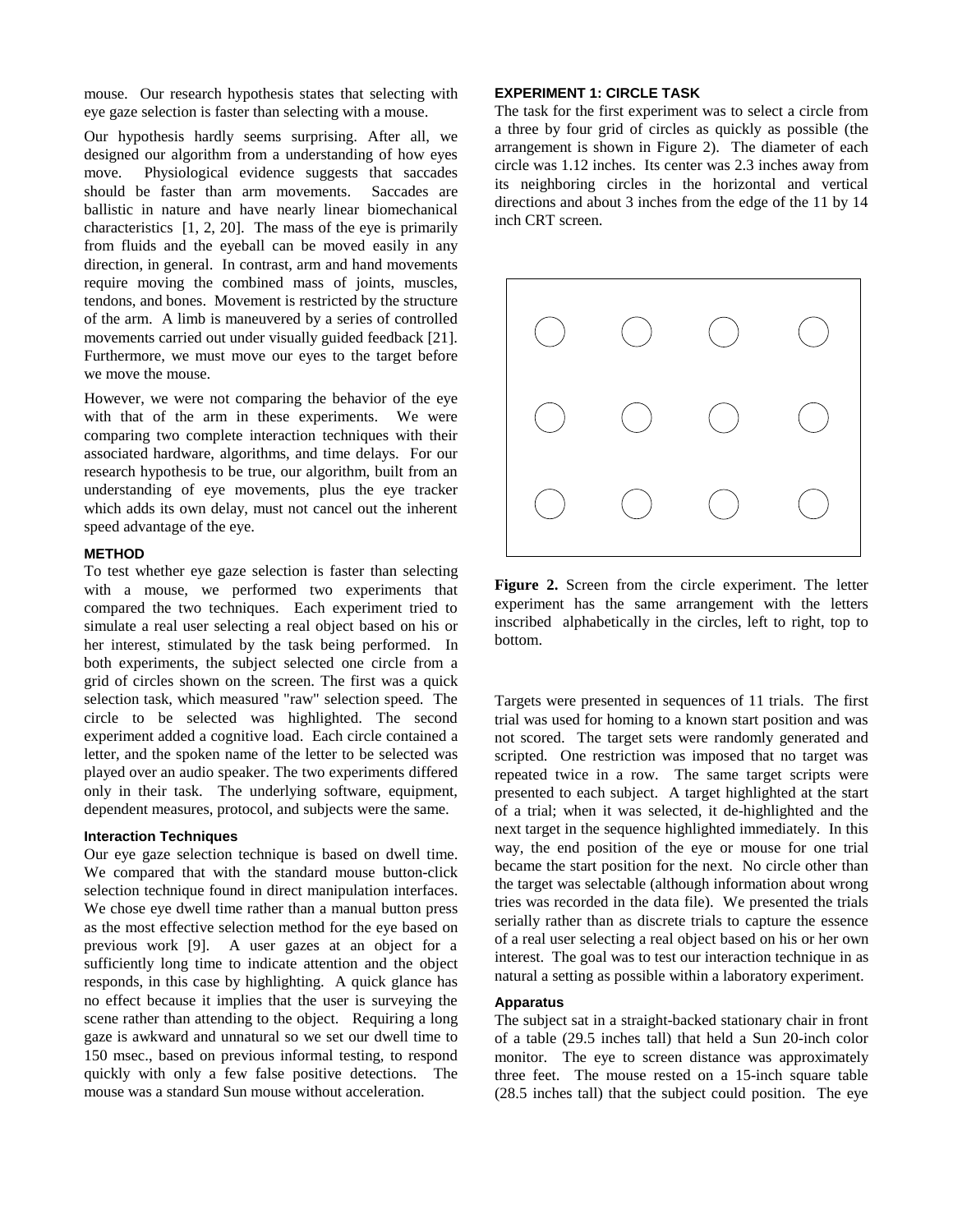tracker hardware and experimenter were located to the subject's left, which dictated that only individuals that use the mouse right-handed could be subjects (otherwise we would have had to rearrange the equipment and recalibrate). The operator stood in front of the eye tracker console to adjust the eye image when needed and control the order of the experiment. The subject wore a thin, lightweight velcro band around the forehead with a Polhemus 3SPACE Tracker sensor attached above the left eye, which allowed a little larger range of head motion with the eye tracker.

The eye tracker was an Applied Science Laboratories (Bedford, MA) Model 3250R corneal reflection eye tracker that shines an on-axis beam of infrared light to illuminate the pupil and produce a glint on the cornea. These two features - the pupil and corneal reflection - are used to determine the *x* and *y* coordinates of the user's visual line of gaze every 1/60 second. Temporal resolution is limited to the video frame rate so that some dynamics of a saccade are lost. The measurable field of view is 20 degrees of visual angle to either side of the optics, about 25 degrees above and about 10-degrees below. Tracking two features allows some head movement because it is possible to distinguish head movements (corneal reflection and center of pupil move together) from eye movements (the two features move in opposition to one another). We extended the allowable range that a subject could move from one square inch to 36 square inches by adding mirror tracking (a servo-controlled mirror allows +/-6 inches of lateral and vertical head motion). Mirror tracking allows automatic or joystick controlled head tracking. We enabled magnetic head tracking (using head movement data from the Polhemus mounted over the subject's left eye) for autofocusing.

The position of gaze was transmitted to a stand-alone Sun SPARCserver 670 MP through a serial port. The Sun performed additional filtering, fixation, and gaze recognition, and some further calibration, as well as running the experiments. The mouse was a standard Sun optical mouse. Current eye tracking technology is relatively immature, and we did have some equipment problems, including the expected problem of the eye tracker not working with all subjects. Our eye tracker has difficulties with hard contact lenses, dry eyes, glasses that turn dark in bright light, and certain corneas that produce only a dim glint when a light is shown from below. Eye trackers are improving, and we expect newer models will someday solve many of these problems.

Our laboratory's standard procedure for collecting data is to write every timestamped event to disk as rapidly as possible for later analysis, rather than to perform any data reduction on the fly [15]. Trials on which the mouse was used for selection tracked the eye as well, for future analysis. We stored mouse motion, mouse button events, eye fixation (start, continuation, end), eye lost and found, eye gaze (start, continuation, end), start of experiment, eye and mouse wrong choices, eye and mouse correct choices, and

timeout (when the subject could not complete a trial and the experiment moved on). All time was in milliseconds, either from the eye tracker clock (at 1/60 sec. resolution) or the Sun system clock (at 10 msec. resolution). We isolated the Sun from our network to eliminate outside influences on the system timing.

# **Subjects**

Twenty-six technical personnel from the Information Technology Division of the Naval Research Laboratory volunteered to participate in the experiment without compensation. We tested them to find 16 for whom the eye tracker worked well. All had normal or corrected vision and used the mouse right-handed in their daily work (required because the eye tracker and experimenter occupied the space to the left). All participants were male, but this was not by design. The four women volunteers fell into the group whom the eye tracker failed to track, though women have successfully used our system in the past. The major problems were hard contact lenses and weak corneal reflections that did not work well with our system.

## **Procedure**

Each subject first completed an eye tracker calibration program. The subject looked, in turn, at a grid of nine points numbered in order, left to right, top to bottom. This calibration was checked against a program on the Sun and further adjustments to the calibration were made, if needed, by recording the subject's eye position as they looked at 12 offset points, one at each target location. These two steps were repeated until the subject was able to select all the letters on the test grid without difficulty. The subject then practiced the task, first with the mouse and then the eye gaze selection technique. The idea was to teach the underlying task with the more familiar device. The subject completed six sets of 11 trials (each including the initial homing trial) with each interaction device. Practice was followed by a 1.5 minute break in which the subject was encouraged to look around; the eye was always tracked and the subject needed to move away from the infrared light of the eye tracker (the light dries the eye, but less than going to the beach) as well as to rest from concentrating on the task. In summary, the targets were presented in blocks of 66 (six sequences of 11), mouse followed by eye. All subjects followed the same order of mouse block, eye block, 1.5 minute rest, mouse block, eye block. Because of difficulties with our set-up, we chose to run only one order. We felt this to be an acceptable, although not perfect solution, because the two techniques use different muscle groups, suggesting that the physical technique for manipulating the input should not transfer. Because of blocking in the design, we were able to test for learning and fatigue. Each experiment lasted approximately one hour.

# **Results**

The results show that it was significantly faster to select a series of circle targets with eye gaze selection than with a mouse. The mean time for selection is shown in Figure 3.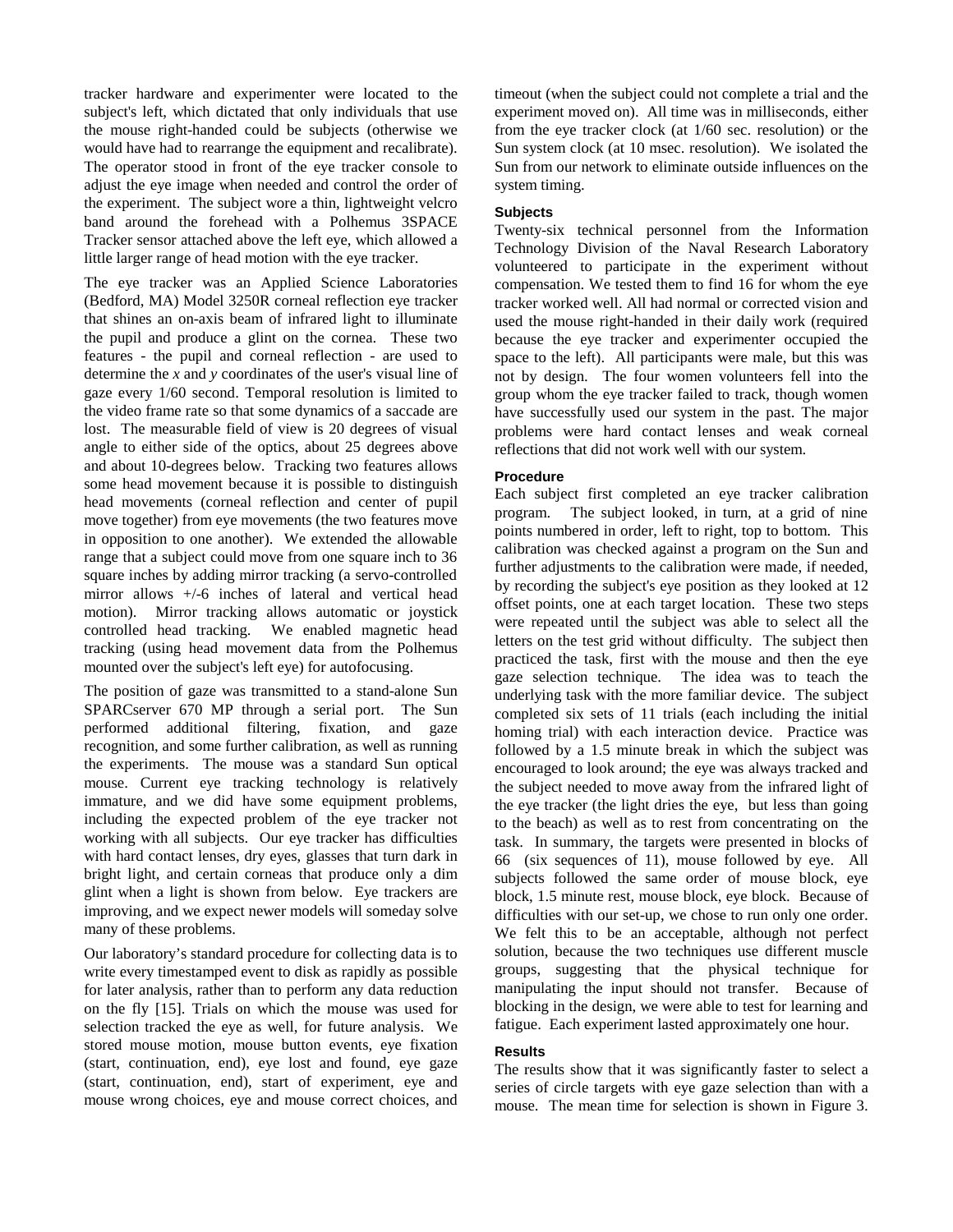| Device   | <i>Experiments</i> |           |            |           |
|----------|--------------------|-----------|------------|-----------|
|          | Circle             |           | Letter     |           |
|          | Mean (ms.)         | Std. Dev. | Mean (ms.) | Std. dev. |
| Eye gaze | 503.7              | 50.56     | 1103.0     | 115.93    |
| Mouse    | 931.9              | 97.64     | 1441.0     | 114.57    |

**Figure 3.** Time per trial in msec.

Performance with eye gaze averaged 428 msec. faster. These observations were evaluated with a repeatedmeasures mixed model analysis of variance. Device effect was highly significant at  $F(1,15) = 293.334$ ,  $p < 0.0001$ . The eye gaze and mouse selection techniques were presented in two blocks. While there was no significant learning or fatigue, the mouse did show a more typical learning pattern (performance on the second block averages 43 msec. faster) while eye gaze selection remained about the same (about 4 msec. slower).

Only performance on correct trials was included in the analysis. We also observed that excessively long or short trials were generally caused by momentary equipment problems (primarily with the eye tracker; 11% of eye trials and 3% of mouse) and were therefore not good indications of performance. We removed these outliers using the common interquartile range criterion (any observation that is 1.5 times the interquartile range either above the third quartile or below the first was eliminated).

An issue is whether the stopping criteria, dwell time for the eye and click for the mouse, can be fairly compared. Does one take much more time than the other? When we first researched the question, we thought we would have to set our dwell time higher than 150 msec. because Olson and Olson [19] reported that it takes 230 msec. to click a mouse. When we tested a click (mouse down - mouse up), we found it took less time in our setting. We confirmed our decision that using 150 msec. dwell time is reasonable by analyzing the time it actually took subjects to click the mouse in our circle experiment using the time-stamped data records we had collected. It took an average of 116 msec. Only four subjects averaged more than 150 msec., the highest being 165 msec. The fastest time was 83 msec. Olson and Olson's figure probably includes more than just the end condition we needed. We concluded that the 150 msec. dwell time compared with an average 116 msec. click for the mouse would, if anything, penalize performance in the eye condition rather than the mouse.

## **EXPERIMENT 2: LETTER TASK**

The task for the second experiment was to select a letter from a grid of letters. Each letter was enclosed in a circle, and the circles were the same size and arrangement as in Experiment 1. The letters fit just inside the circles; each character was approximately 0.6 inches high, in a large

Times font. The subject was told which letter to select by means of a prerecorded speech segment played through an audio speaker positioned to their right. When a letter was selected, it highlighted. If the choice was correct, the next letter was presented. If incorrect, a "bong" tone was presented after 1250 msec. so that a subject who misheard the audio letter name could realize his or her mistake. We set the length of the delay through a series of informal tests. The delay we chose is fairly long, but we found if the signal came more quickly in the eye condition, it was annoying. (One pilot subject reported feeling like a human pin ball machine at a shorter duration.)

The apparatus used was the same as in the circle experiment with the addition of an audio speaker placed two feet to the right of the subject. The names of the letters were recorded on an EMU Emulator III Sampler and played via a MIDI command from the Sun. Playing the digitized audio, therefore, put no load on the main computer and did not affect the timing of the experiment. The internal software was the same and the same data were written to disk. The timing of the experiment was the same for the eye gaze selection condition and the mouse condition.

The subjects were the same 16 technical personnel. All completed the letter experiment within a few days after the circle experiment. The protocol for the letter experiment was identical to the first experiment: calibration, practice, alternating mouse and eye gaze blocks, all interspersed with breaks. The difference between the two experiments was the cognitive load added by having the subject first hear and understand a letter, and then find it. The purpose of the task was to approximate a real-world one of thinking of something and then acting on it.

## **Results**

The results show that it was significantly faster to hear a letter and select it by eye gaze selection than with the mouse. The mean time for selection is shown in Figure 3. Performance with eye gaze averaged 338 msec. faster. These observations were evaluated with a repeatedmeasures analysis of variance. Device effect was highly significant at  $F(1,15) = 292.016$ ,  $p < 0.0001$ . The eye gaze and mouse selection techniques also were presented in two blocks. Again, there was no significant interaction. The mouse showed typical learning (performance in the second block averaged 17 msec. faster). Eye gaze selection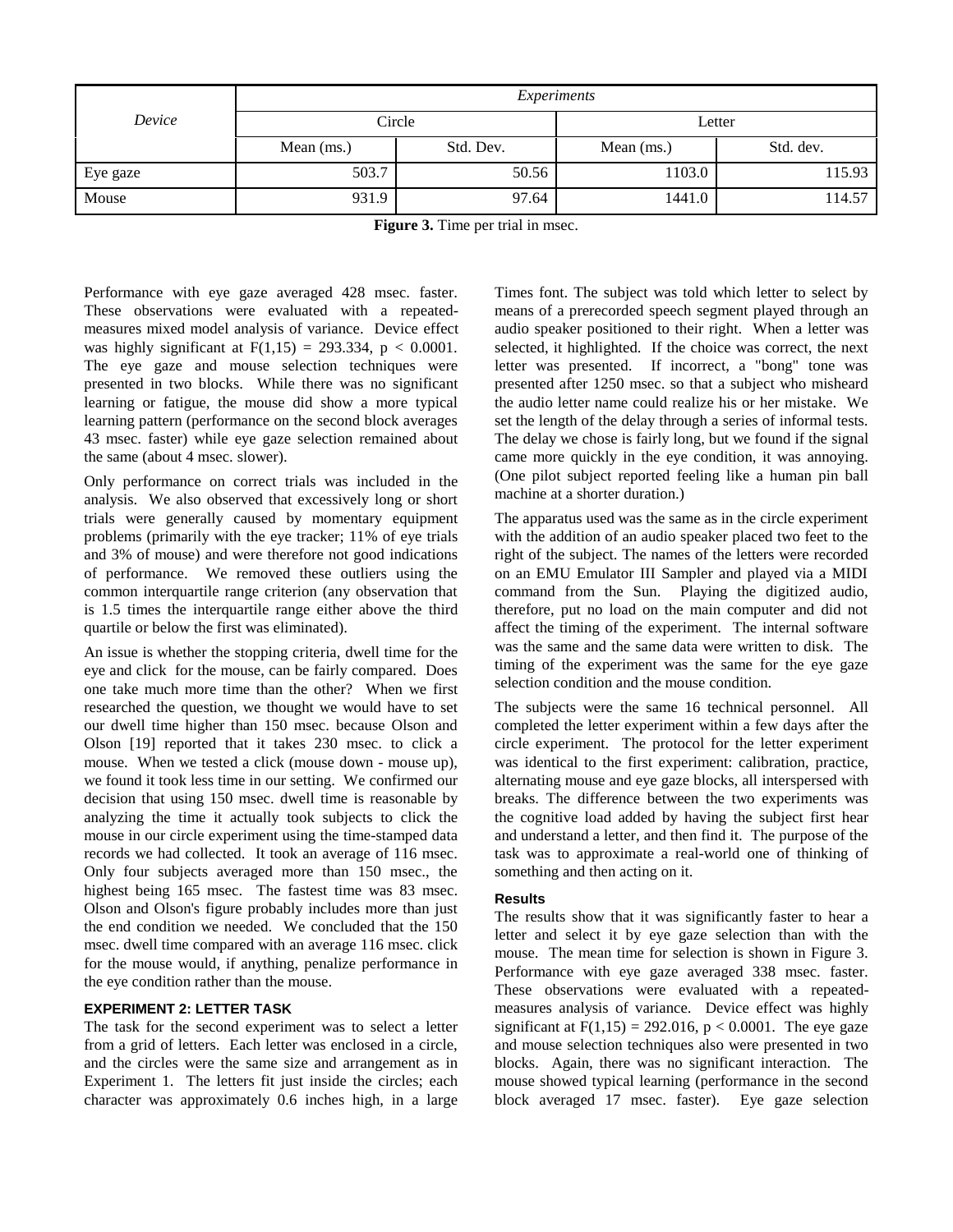showed some slowing (by 17 msec.). Again, only performance on correct trials was included in the analysis and outliers were removed as before (5% of eye trials and 3% of mouse).

# **DISCUSSION**

Our experiments show that our eye gaze selection technique is faster than selecting with a mouse on two basic tasks. Despite some difficulties with the immature eye tracking technology, eye selection held up well. Our subjects were comfortable selecting with their eyes. There was some slight slowing of performance with eye gaze that might indicate fatigue, but there is not enough evidence to draw a conclusion.

We do not claim that the speed advantage we obtained is sufficient reason to use this technology. What the speed advantage shows is that our eye gaze interaction technique and the hardware we used works well. Our algorithm maintains the speed advantage of the eye. Our previous experience suggests benefits for eye gaze interaction in naturalness and ease. It is a good additional input channel, and we have now shown that its claimed benefits can be obtained without incurring any performance penalty.

In making our comparisons, we explicitly excluded the higher cost of the eye tracking equipment, which we view as a temporary obstacle as these costs continue to fall. We are concerned with the potential of eye movement-based interaction in general, rather than the performance of a particular eye tracker. For our results to be useful in practical settings, we postulate a better and cheaper eye tracker becoming available, but we simulate such with the hardware available today. Except for the most severely time-critical applications, we would not suggest deploying a duplicate of our laboratory configuration yet.

Because both experiments used the same design and subjects, we can say something about how the two different tasks responded to our techniques. The increment in time from the circle experiment to the letter experiment was similar for each device: 599 msec. for the eye and 509 msec. for the mouse. We suggest that this increment might account for a comprehension and search subtask in the letter experiment, which was not required in the circle one. That subtask is likely to be similar regardless of whether mouse or eye gaze is used. The speed advantage for eye gaze in the selection phase is about the same across tasks.

As a byproduct of this experiment, we also analyzed our data from the circle experiment with respect to Fitts' law, to investigate whether this eye movement-based interaction technique follows the model, as manual interaction techniques typically do. Previous research by Ware and Mikaelian [25] suggests that it does. Their eye interaction techniques produce slopes almost like those for a mouse. However, they include either a long dwell time (400 msec.) or a button press in their times. In contrast, Abrams, Meyer, and Kornblum [1], studying pure eye movement,

show only a little increase in time of saccadic eye movements with movement distance and a noticeable increase in velocity.

While we did not have a range of target sizes in this experiment, we did have a range of distances, from adjacent targets to opposite ends of the screen. The distance for each trial is known because the starting point for a trial is the target from the preceding trial (provide the user hit the correct target on the preceding trial; trials preceded by errors were thus deleted from this analysis).

The results of this analysis are given elsewhere [22], but our overall finding is that our eye gaze results are more similar to those of Abrams, et. al. (The mouse results are similar to other Fitts' studies.) The circle task was a fairly pure movement one, and our technique does not involve a long dwell time. The result shows that our algorithm preserves the speed advantage of the eye. What our Fitts analysis points out is that, within the range we have tested, the further you need to move, the greater the advantage of the eye because its cost is nearly constant.

# **CONCLUSIONS**

Eye gaze interaction is a useful source of additional input and should be considered when designing advanced interfaces in the future. Moving the eyes is natural, requires little conscious effort, and frees the hands for other tasks. People easily gaze at the world while performing other tasks so eye gaze combined with other input techniques requires little additional effort. An important side benefit is that eye position implicitly indicates the area of the user's attention.

We argue for using natural eye movements and demonstrate interaction techniques based on an understanding of the physiology of the eye. Our algorithm extracts useful information about the user's higher-level intentions from noisy, jittery eye movement data. Our approach is successful because it preserves the advantages of the natural quickness of the eye.

We presented two experiments that demonstrate that using a person's natural eye gaze as a source of computer input is feasible. The circle experiment attempted to measure *raw* performance, while the letter experiment simulated a real task in which the user first decides which object to select and then finds it. Our experimental results show that selecting with our eye gaze technique is indeed faster than selecting with a mouse. The speed difference with the eye is most evident in the circle experiment. Selecting a sequence of targets was so quick and effortless that one subject reported that it almost felt like watching a moving target, rather than actively selecting it.

## **ACKNOWLEDGMENTS**

We thank Jim Templeman and Debby Hix for all kinds of help with this research; Astrid Schmidt-Nielsen for help and advice on experimental design and data analysis; and our colleagues at the Naval Research Laboratory who took